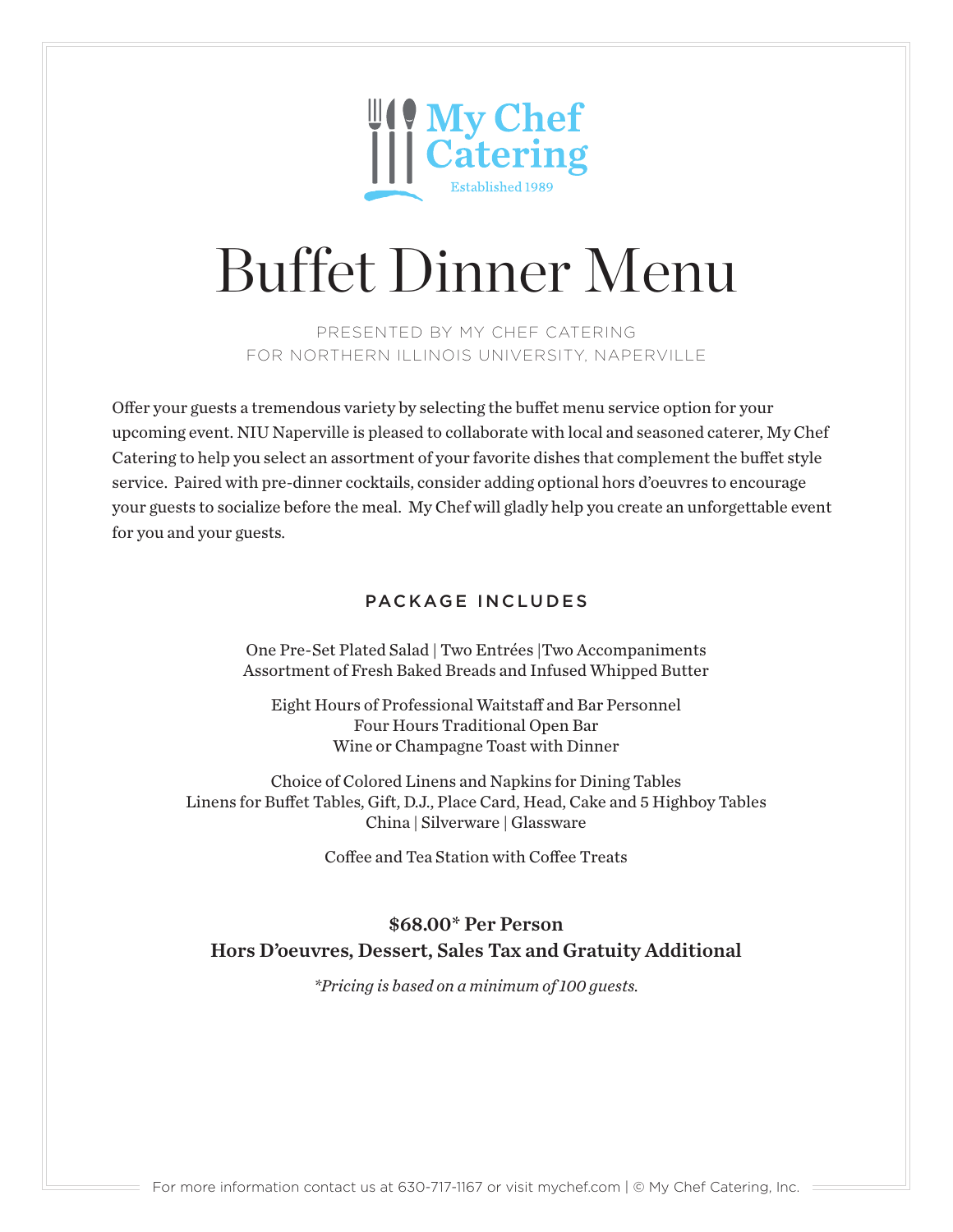PRESENTED BY MY CHEF CATERING FOR NORTHERN ILLINOIS UNIVERSITY, NAPERVILLE

### SALADS

Salad will be plated and pre-set on tables.

*Please Select One Salad*

Traditional Caesar Salad with Black Olives, Wedged Tomatoes, Pecorino Romano, Peppercorns and Homemade Garlic Croutons with Creamy Caesar Dressing

Mixed Greens with Sliced Pears, Walnuts and Crumbled Goat Cheese with a Pear Infused White Balsamic Vinaigrette

Bibb and Romaine Lettuce with Strawberries, Mandarin Oranges, Toasted Almonds, and Shaved Red Onion with a Vidalia Onion Vinaigrette

Mixed Field Greens with Dried Cranberries, Caramelized Pecans, Crispy Fried Onions and Crumbled Blue Cheese with a Honey Balsamic Vinaigrette

## Buffet Dinner Service Entrée Options

*Please Select Two Entrées*

### BEEF

Red Wine Braised Beef Brisket with Rosemary Wine Reduction — \$3.00 additional per guest Bistro Steak with Shallot Port Reduction — \$5.00 additional per guest Medallions of Beef Tenderloin with Bacon Shallot Jam — \$8.00 additional per guest

### PORK

Soy Dijon Marinated Center Cut Pork Chop Medallions of Roasted Pork Tenderloin with a Blackberry Cabernet Sauce

*Entrées continue on next page.*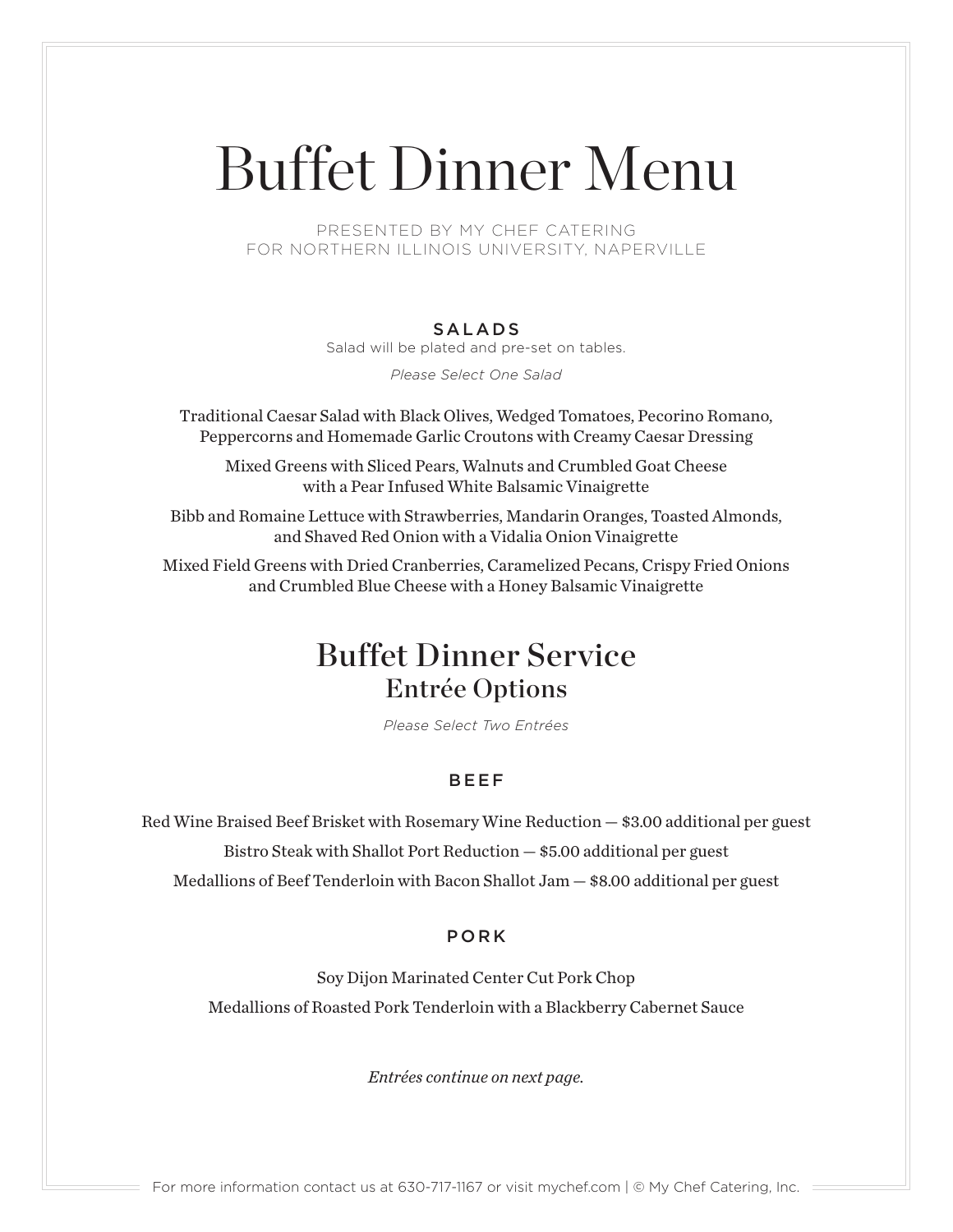PRESENTED BY MY CHEF CATERING FOR NORTHERN ILLINOIS UNIVERSITY, NAPERVILLE

## Entrée Options

## POULTRY

Grilled Whiskey Ginger Chicken Grilled Chicken Breast with Fresh Mango Salsa Grilled Bruschetta Chicken with Fresh Tomatoes and Basil Sautéed Chicken Breast with Sundried Tomato Cream Sauce Parmesan Crusted Chicken with Tomato Provencal Seared Chicken Breast with Artichoke Panzanella Chicken Limone with a Lemon Caper Velouté White Wine Braised Chicken Chicken Chevré with Spinach and Pesto - \$2.00 additional per guest Prosciutto and Asparagus Stuffed Chicken with Aged Provolone Bechamel - \$2.00 additional per guest

## SEAFOOD

Blackened Tilapia with a Lemon Beurre Blanc Seared Tilapia with Blistered Tomatoes and Lemon Oregano Oil Grilled Salmon with a Caper Salsa Verde - \$6.00 additional per guest Chilean Sea Bass with a Citrus Cream Beurre Blanc - \$9.00 additional per guest

## VEGETARIAN

Eggplant Parmigiana Lasagna Portabella Mushroom Ravioli with Olive Oil and Herbs Butternut Squash Ravioli with Rubbed Sage Brown Butter Roasted Red Pepper Stuffed with Heirloom Tomatoes, Ricotta and Chimichurri Sauce Eggplant Wild Mushroom Napoleon served over Warm White Bean Spinach Salad topped with Basil Marinara

*Accompaniments on next page.*